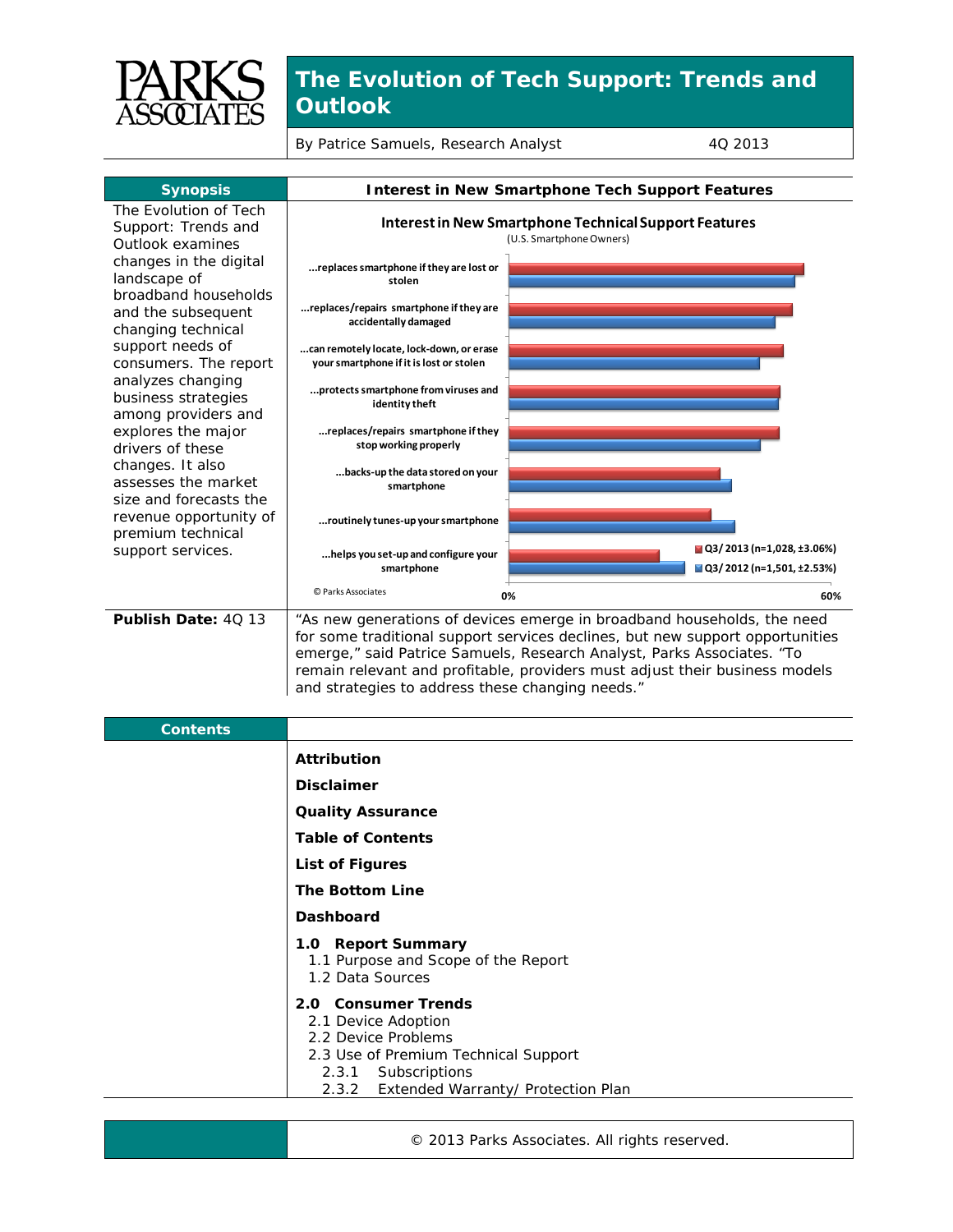

## **The Evolution of Tech Support: Trends and Outlook**

By Patrice Samuels, Research Analyst 4Q 2013

| 2.4 Emerging Device                                                                                                                          |
|----------------------------------------------------------------------------------------------------------------------------------------------|
| 3.0 Industry Trends<br>3.1 Support Automation<br>3.2 Tier-0 Support<br>3.3 Comprehensive Services<br>3.3.1 Tech Support and Warranty Bundles |
| 4.0 Forecast<br>4.1 Set-up/ Installation<br>4.2 One-time Support Services<br>4.3 Subscription Services<br>4.4 Total Revenue                  |
| 5.0 Implications and Conclusions                                                                                                             |
| 6.0 Glossary                                                                                                                                 |
| <b>Index</b>                                                                                                                                 |

| <b>Figures</b> |                                                                                           |
|----------------|-------------------------------------------------------------------------------------------|
|                | Device Adoption                                                                           |
|                | Smartphone Problem Experienced by Operating System Q3/13                                  |
|                | Types of Smartphone Problems Experienced (2012 vs. 2013)                                  |
|                | Technical Problems with Smartphones 2012 - 2013                                           |
|                | Home Network Problems (Q3/13)                                                             |
|                | Length of Previous Subscription Technical Support Plans (Q3/13)                           |
|                | Subscription Technical Support Provider (Q3/13)                                           |
|                | Professional Support Service Provider Contacted for Problems (Q3/12)                      |
|                | Interest in New Technical Support Features for Tablets and Smartphones<br>(2012 and 2013) |
|                | Devices Covered by Extended Warranty (Q3/13)                                              |
|                | Smartphone Handset Protection Plan/Extended Warranty Adoption                             |
|                | Adoption of Energy/Home Security Devices (Q1/13)                                          |
|                | Frequency of Device Problems                                                              |
|                | Common Problems with Home Automation Devices                                              |
|                | Intention to Purchase Home Monitoring Products (Q4/12)                                    |
|                | <b>Automation Strategies</b>                                                              |
|                | Comparative Attributes Among Tech Support Vendors Using Support<br>Automation             |
|                | Picture showing Dells' system diagnostic tool                                             |
|                | Picture showing virtual agent self-service option from Verizon                            |
|                | Advantages and Disadvantages of Tier-0 Support                                            |
|                | Examples of Service Provider Comprehensive Technical Support Services                     |
|                | Examples of Retailer Premium Technical Support Services                                   |
|                | Examples of CE Manufacturer Premium Technical Support Services                            |
|                | Comprehensive Mobile Support Services                                                     |
|                | Interest in Technical Support Service Bundled with Warranty Plan (Q3/13)                  |
|                | Forecast Methodology Device and Home Networking<br>Installation/Configuration             |
|                | Set-up and Installation: New Device and New Home Networking Set-up                        |
|                | Forecast Methodology One-time Support Services                                            |
|                | Total Revenue: One-time Support                                                           |
|                | Forecast Methodology Subscription Services                                                |
|                | Annual Revenue: Premium Technical Support Subscriptions                                   |
|                | Annual Revenue - Consumer Technical Support Services                                      |
|                |                                                                                           |

© 2013 Parks Associates. All rights reserved.